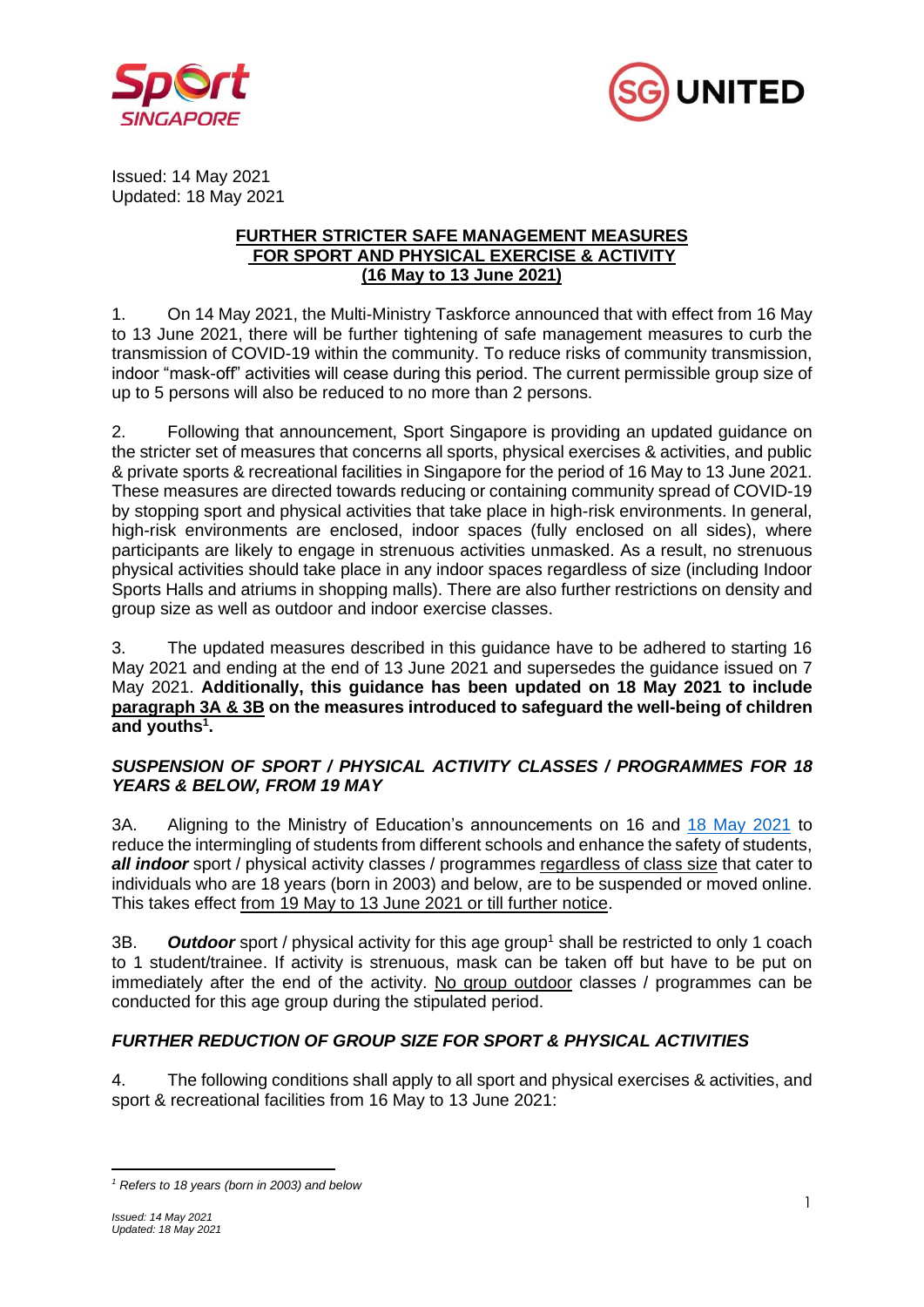



- a. Sport/recreational facilities can only admit a maximum number of persons according to its Gross Floor Area based on 16 Sqm per person<sup>2</sup>, up to a **maximum of 50 persons, instead of 10 Sqm per person.** No facility, regardless of size, shall admit more than 50 persons.
- b. **Group activities must be confined to no more than 2 individuals**. The physical distancing<sup>3</sup> between individuals and groups of up to 2 individuals must be maintained while exercising and playing sport.
	- i. For organised programmes and classes that take place **indoors**, an additional service provider (such as an instructor or a coach) from a permitted enterprise may guide the group. Multiple groups of 2 remain allowable up to 30 participants or the capacity limit of the venue, whichever is lower. The groups of 2 are not to intermingle before, during and after the class, and must remain 3 metres apart. Refer to subsequent paragraphs on restricting all indoor activities to low intensity activities with masks on at all times.
	- ii. For organised programmes and classes that take place **outdoors**, an additional service provider (such as an instructor or a coach) from a permitted enterprise may guide the group. Multiple groups of 2 remain allowable up to 30 participants or the capacity limit of the venue, whichever is lower, if the activity is of *low intensity* with masks on at all times. The groups of 2 are not to intermingle before, during, and after the class, and must remain 3 metres apart.

If the activity is of *high intensity* where masks have to be removed, including for swimming, only two persons are allowed (including instructor or coach) and there can be no multiple groups of 2.

- iii. Physical activity of a social nature should be kept to 2 participants.
- c. Large complexes or multi-function premises such as country clubs may treat different parts of their premises as separate facilities, provided that they are well separated by physical barriers such that intermingling is not possible.

### *LOW INTENSITY SPORT & PHYSICAL ACTIVITIES IN INDOOR ENVIRONMENTS*

5. Physical activities, sport and exercise environments that are indoors<sup>4</sup>, where participants are in close contact, exerting and are not reasonably expected to be wearing masks, will not be allowed.

a. All indoor facilities may only allow low intensity sport and physical activities with masks on at all times. Indoor high risk environments, i.e. indoor public and private gyms and fitness/exercise/dance studios<sup>5</sup>, including those operated by

*<sup>2</sup> The Gross Floor Area includes exercises spaces, as well as other spaces such as changing rooms, rest areas within the facility. Facilities up to 32 sqm can admit up to 2 persons; this does not include staff.* 

*<sup>3</sup> A 2-metre physical distancing between individuals should be maintained while exercising and playing sport. If there is more than one group sharing a space, the groups must not interact and must maintain a distance of 3 metres apart from one another at all times.*

*<sup>4</sup> Defined as premises which are fully enclosed on all sides.*

*<sup>5</sup> Premises identified as high-risk physical activities, sport and exercise environments include, but are not limited to, indoor fitness training facilities, indoor gyms, as well as fitness studios and similar indoor studio settings for climb walls, trampoline, dance, barre, spin, etc. Such indoor premises (and including any other type of indoor premises such as hotel, club or condominium function rooms) must not be allowed to be used, or hired out to others for use for any high intensity sport and physical activities where participants are in close contact, exerting and not wearing masks during the stipulated period.*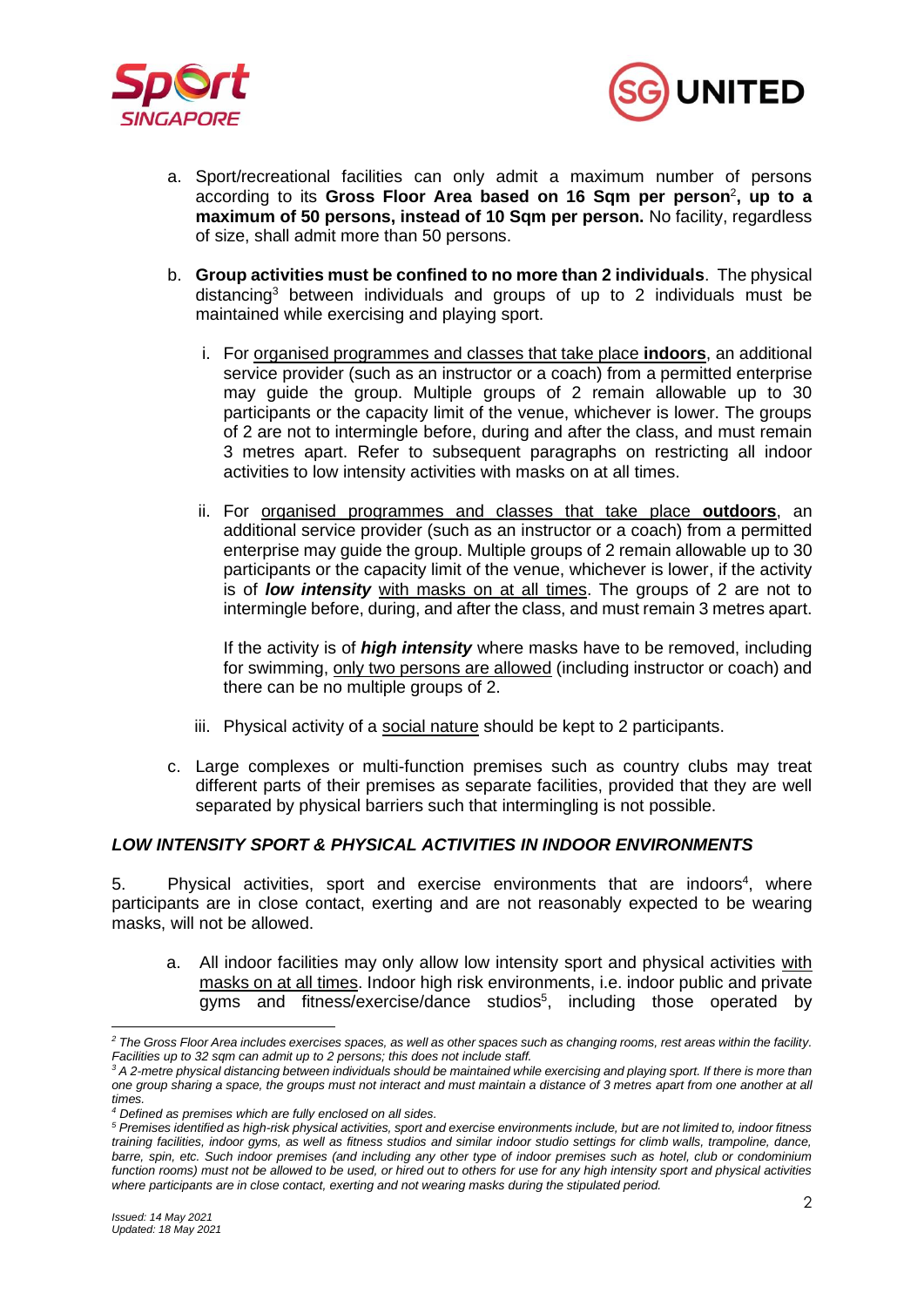



commercial enterprises, country clubs, golf clubs, private apartments, condominiums and charities, are to close during the stipulated period, unless they only offer low intensity physical activities, sport and exercises where all participants and instructors are wearing masks at all times

- b. No such facility will be allowed to offer weight, strength or resistance training of any form, and/or provide equipment for such training, as these are associated with strenuous activities.
- c. Participants, instructors and staff of these facilities also have to adhere to a more stringent set of safe management measures (SMMs) per Annex.
- d. Premises may be used by a coach/instructor for the purposes of producing digital content for online classes. Sport Singapore will have to be notified beforehand at [Sport\\_Covid@sport.gov.sg](mailto:Sport_Covid@sport.gov.sg) to confirm adherence to prevailing SMMs for digital content production. There shall be no other activities at the premises when digital content production is taking place.

6. For a list of affected Sport Singapore's indoor facilities and programmes during this period, please visit [https://www.myactivesg.com/Facilities/Sport-Centres/Facilities-Closure.](https://www.myactivesg.com/Facilities/Sport-Centres/Facilities-Closure) Refunds for affected bookings that fall under these dates will be processed within the next seven working days.

## *LARGE GROUP OUTDOOR CLASSES*

7. Approved large outdoor classes at public spaces such as parks and HDB common areas, can continue, subject to the venue size and safe distancing requirements as stated in paragraph 4(b)ii. All instructors must also be registered with Sport Singapore.<sup>6</sup>

8. Sport Singapore is looking into the provision of more outdoor spaces *within its ActiveSG facilities* for coaches and instructors to conduct their classes. The mechanism to apply for these spaces will be announced to the community when ready.

#### *OTHER SAFE MANAGEMENT MEASURES*

9. Other safe management measures will continue to be in place. These include, but are not limited to:

a. Mask wearing. Masks should be worn as a default. If an individual is engaged in an outdoor activity of *high intensity* by himself or with another person (i.e. no more than 2 in the group), masks may be removed for the activity. Maintain social distancing from other groups.

Those performing permitted *low intensity* sport and physical activity in an indoor environment are required to wear a mask at all times. The activity has to cease immediately, if any participant removes his or her mask, even for a short while to breathe.

<sup>6</sup> *Instructors who are interested to conduct large outdoor classes at outdoor public spaces must be registered and can do so via [https://circle.myactivesg.com/programmes/classes/coaches/outdoor-classes-instructor-registration.](https://circle.myactivesg.com/programmes/classes/coaches/outdoor-classes-instructor-registration) Subsequent approval from facility owner need to be sought before activities can be conducted.*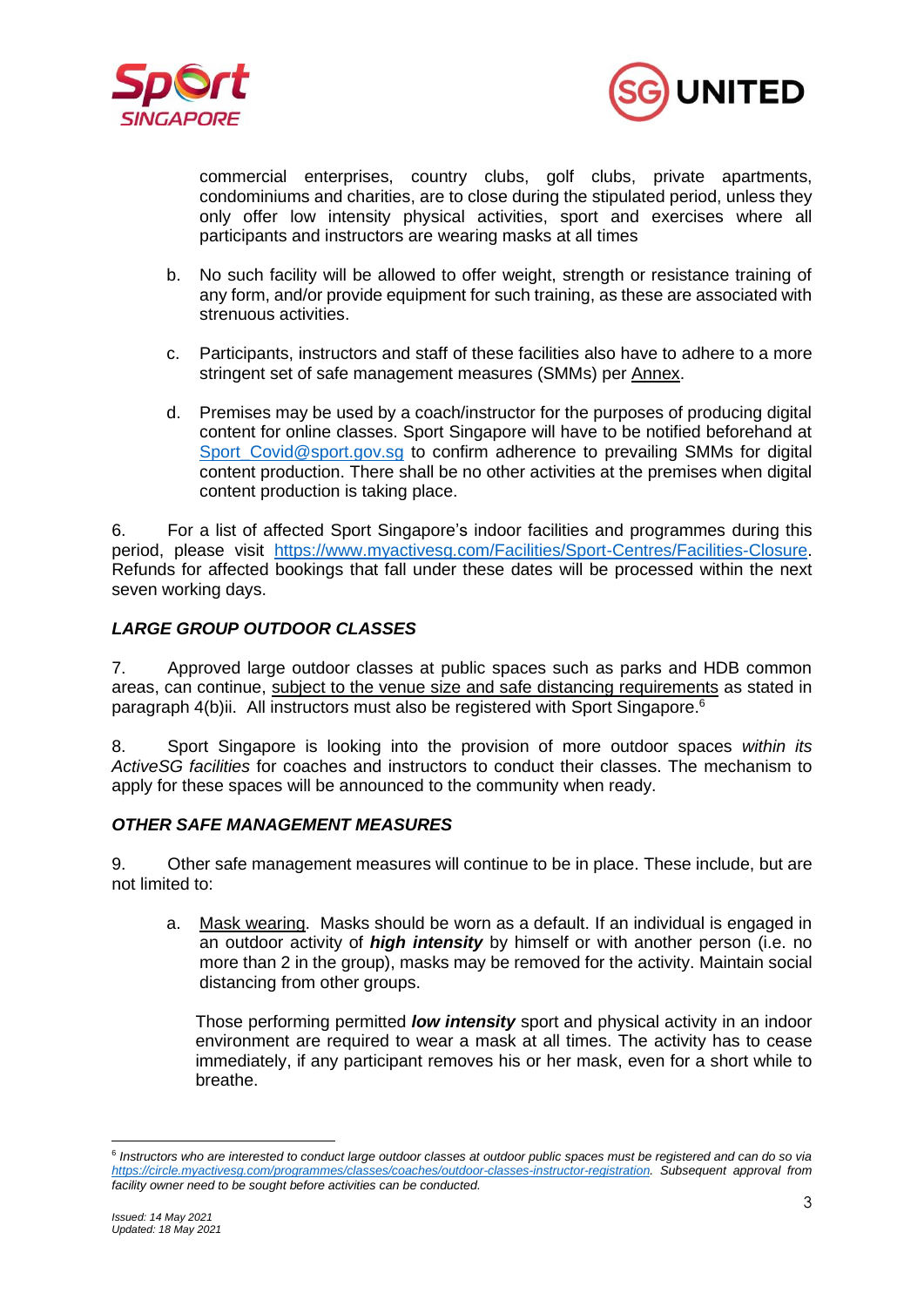



- b. Sharing of common equipment should be avoided. Participants in an indoor environment should not share sport and exercise equipment, such as exercise machines, bars, free weights, stationary bikes, treadmills, exercise mats where fomite transmission risk is high. No premises that remain open is to provide such equipment for use.
- c. Reducing Physical Interaction & Hygiene and Ensuring Safe Distancing. Owners or operators of facilities are responsible for ensuring safe management measures are implemented, and that their patrons/users comply. Facility owners/operators will have to:
	- i. Organise human traffic flow and space management to ensure that the mixing of groups is minimised to transient contact;
	- ii. Put in place measures to minimise crowding or mixing at common facilities e.g. toilets. Where possible, specific common facilities should be designated to specific zones so that attendees from different zones do not mix when using such facilities;
	- iii. Conduct temperature screening<sup>7</sup> and checks on visible symptoms<sup>8</sup> for visitors, and turn away those with fever and/or who appear unwell. SafeEntry must be implemented for participants and visitors. From 17 May 2021 onwards, all participants and staff are to use either the TraceTogether app or the TraceTogether Tokens for SafeEntry;
	- iv. Frequently disinfect common spaces and interactive components (e.g. smart kiosks, turnstiles). Operators are strongly encouraged to adopt good sanitation and hygiene practices to achieve the SG Clean quality mark;
	- v. Place hand sanitisers in close proximity of the facility entrance and high-touch surfaces like door handles. Attendees should be encouraged to sanitise their hands before entering and upon leaving the facility;
	- vi. Ensure that participants do not shout while engaging in physical activities. This is because shouting increases the risk of transmission via droplets. Coaches/instructors may raise their volume when communicating instructions or in the event of a potential danger.

## *SPORT EVENTS FROM 8 MAY TO 13 JUNE 2021*

10. As part of ongoing efforts to reduce the community spread, Sport Singapore will maintain the tightening on sport events during the stipulated period:

- a. Mass participation sport events will not be permitted to take place. Organisers are to work with Sport Singapore to cancel or postpone the events to a later date.
- b. All other sport events, including live spectator sport events, sport competitions and tournaments, will be subject to approval before they can proceed. There will be no spectators allowed at sport events and competitions. National Sports Associations

*<sup>7</sup> Individuals with temperatures 38 degrees celsius and above are considered as having a fever.*

*<sup>8</sup> Notable visible symptoms to look out for include: (a) coughing; (b) sneezing; (c) breathlessness; and (d) a runny nose.*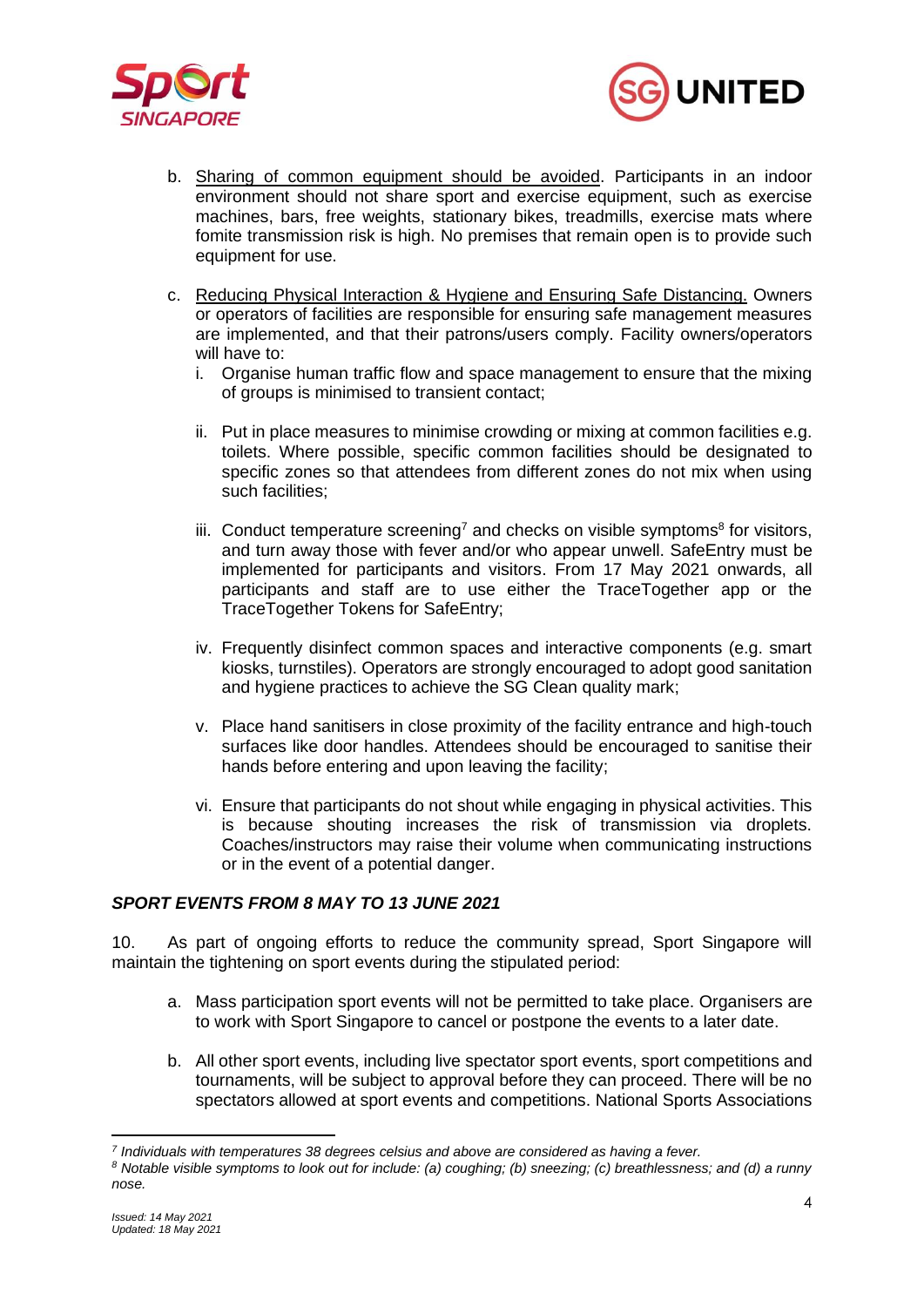



that are organising competitions and tournaments related to qualifications for international competitions for national athletes, should approach Sport Singapore early to discuss their plans.

The above applies to all sport events, including those that have previously been endorsed by Sport Singapore.

#### *ENFORCEMENT*

11. Government agencies will be conducting inspections. Enforcement action(s) under the COVID-19 (Temporary Measures) Act and the Infectious Diseases Act will be taken against businesses or individuals who fail to comply with safe management measures.

#### *EVERYONE HAS A PART TO PLAY AGAINST COVID-19*

12. Singaporeans are urged to remain vigilant and observe safe distancing measures in place to minimise community transmissions. We all have a part to play in keeping COVID-19 at bay, and protect ourselves and our loved ones.

13. For the latest updates on COVID-19 for sport and physical exercise & activity, please visit [www.sportsingapore.gov.sg.](http://www.sportsingapore.gov.sg/) For queries, members of the public can email the Sport Singapore QSM at<https://members.myactivesg.com/feedback> or call 1800-344-1177 during office hours (Mondays to Fridays, 9.00am to 6.00pm).

14. This guidance supersedes all advisories issued by Sport Singapore before this date.

- End -